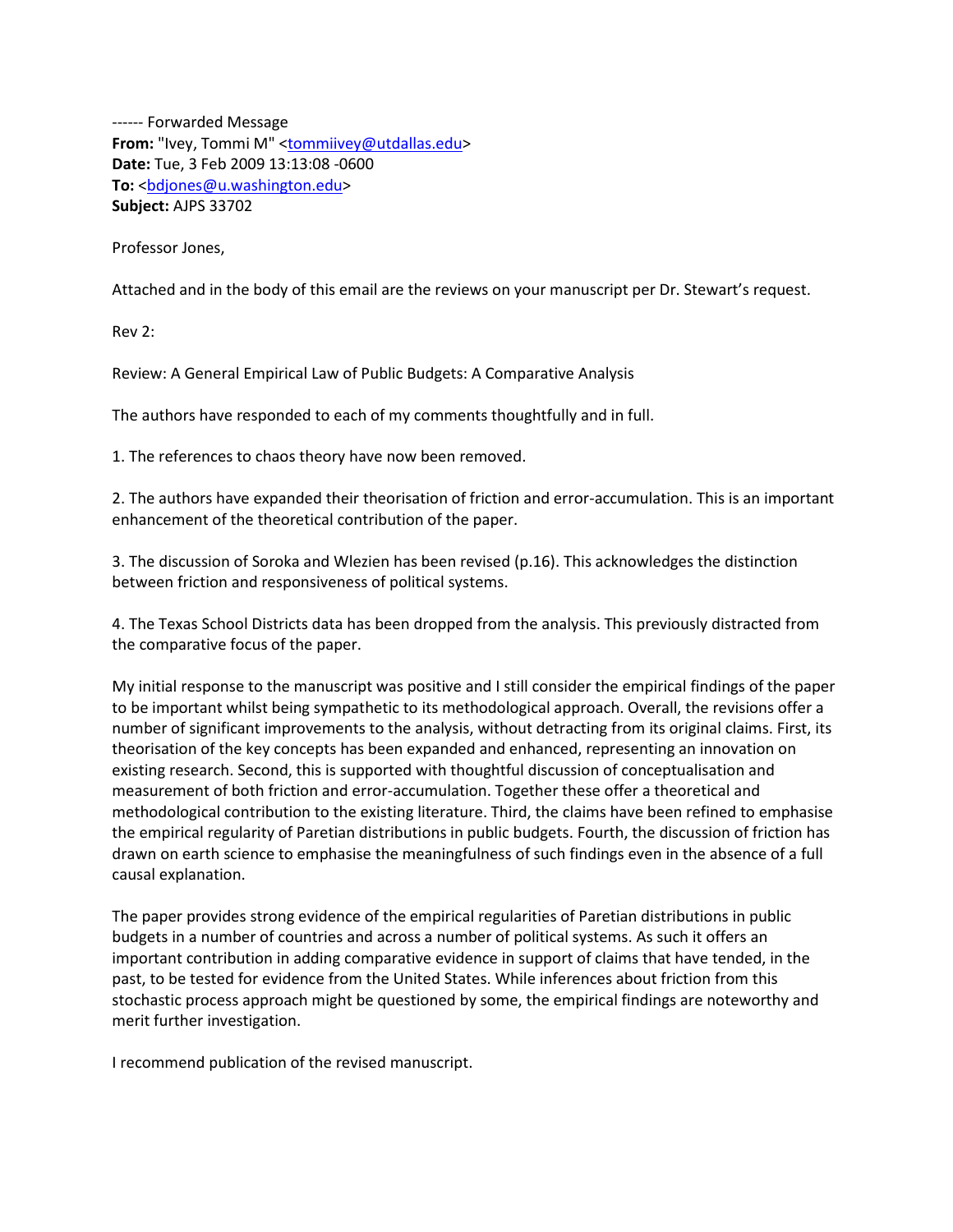## Rev. 3

Review of: Ms. No. AJPS-33702R1 A General Empirical Law of Public Budgets: A Comparative Analysis

I am generally pleased with the revisions that the author(s) has made to the draft though I would like to mention some consideration in the potential acceptance of the manuscript.

The manuscript has become ponderous in its earlier section. I will provide a couple of example. The first page of the manuscript gives no hints (outside of the title) that the article will be about budgets and policy change. Instead, this entire page is devoted to a general discussion of the importance of integrating theoretical development and empirical testing. Placing this discussion at so prominent a place in the manuscript does not seem appropriate. The discussion could be moved later in the paper, after the general thesis is introduced. I am not convinced this section actually serves to further the thesis of the paper and could be shortened or removed with little cost to the paper.

A similar problem has emerged in the early sections on non-incremental models in a variety of circumstances. The discussion is interesting and illustrates the connection between processes as disparate as earthquakes and budgets. However, this discussion again seems to take up a lot of space and again defers the discussion of the heart of the paper - models of policy change. I would prefer to see these sections tightened considerably. The citations can, and should, remain with just enough information for interested readers to track down more detailed discussions. In this particular case, the extended discussion puts farther distance between the reader and the thesis of the article. My final recommendation has to do with the theoretical development - with particular attention to the independent variables. My fear is that some of what I described above as interesting but tangential discussions are the author(s) reaction to the reviewers calls for increased theoretical development. What I would have liked to see was a fuller discussion of how one would measure institutional friction and justify a rank order of budgetary systems. The newest draft does a better job of this justification but

the increased attention to the measurement and conceptualization of friction is dwarfed by the increased attention to the universality of power laws in non-political science settings.

While I would like see more development of the conceptualization of friction here, I have become convinced that an article is not the venue where this will take place. In this respect, my problem may be more with the literature than with this specific article. The literature itself has failed to develop a convincing model of friction. This individual article is not going to fill that void in the literature. This problem will likely require a series of articles or a book (or even a series of books).

The realization that the article cannot realistically address my concerns about the conceptualization of friction has changed the niche that I see this article filling. As the author(s) seems to increasingly situate the article as a demonstration of the plausibility of a general law of budget distributions. This seems to be an appropriate thesis for an article in this journal. Even if the article does not nail down a fully elaborated theory of institutional friction, the article does a significant service by convincingly demonstrating that budgets in different nations and at different levels of government exhibit similar properties. Having demonstrated that, the author(s) can then suggest that there may be a logic to the order of these budgets. This suggestion serves more as a guide to future research than to final test of the proposition. Appropriately enough, the article then ends with an agenda setting exercise for the study of policy change.

In conclusion, after some revision I feel this article can make an interesting contribution to the literature. To some extent, the article has an impossible task of addressing diverse literatures and developing relatively novel theoretical constructs. While the results are strained at times, I prefer to see